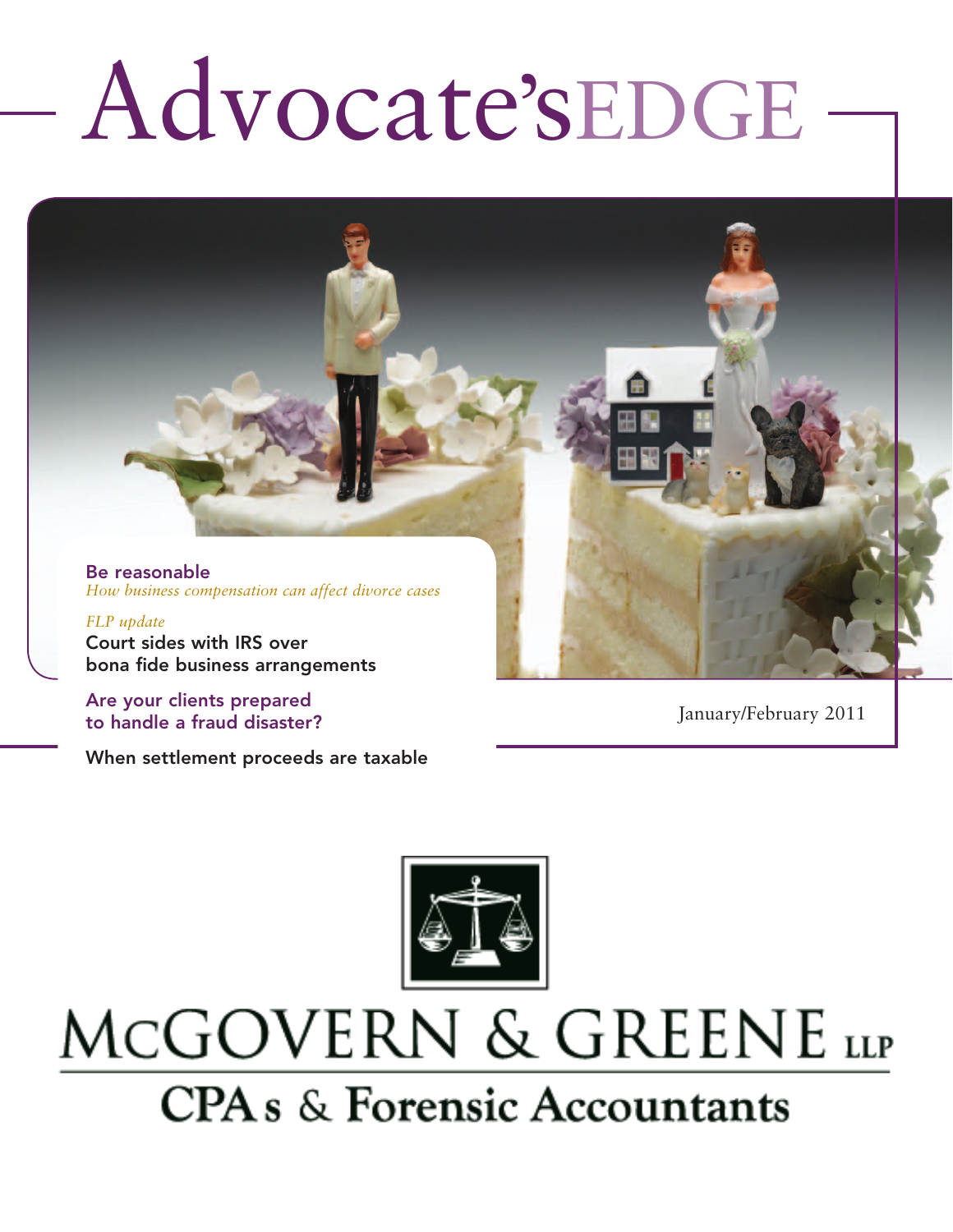## Be reasonable

*How business compensation can affect divorce cases* 

When a divorcing spouse owns or is a partner in a closely held business, its value — particularly the amount of compensation the business provides to its owners — can play a significant role in the divorce case's financial outcome. Whether you represent the business owner or his or her spouse, you'll need a professional valuator to determine reasonable compensation.

#### Voice of reason

How owners' compensation is calculated can dramatically affect property settlements and support payments.

For example, Larry owns a construction company and decides to claim an excessive salary to reduce the business's value and, in turn, the amount of the property settlement. Or, in a different scenario, Larry claims an artificially low salary to reduce alimony and child support obligations.

*If the business consistently pays below-market rates for other employees, an above-market rate for an owner may be unreasonable.*

Ideally, reasonable compensation for an owner of a closely held business like Larry's is the compensation he would be paid in an arm's-length transaction for the services he performed. A valuation expert would, therefore, determine the amount that a hypothetical replacement employee would be paid to perform those same services. Reasonable compensation needs to reflect the services rendered and shouldn't be confused with distributions of the business's earnings.



#### Every owner is unique

Valuators weigh a variety of factors when determining reasonable compensation for a specific owner. Using the previous example, experts would look at an owner's:

**Role in the business.** It's essential to look beyond job title. A law firm, for example, may employ numerous "partners," but they don't all fill the same roles. Some are rainmakers, while others fight in the litigation trenches or manage the firm's operations. A valuator considers the experience and qualifications *necessary* to fill the partner's specific job, as opposed to simply the qualifications the partner happens to possess.

**Compensation relative to comparable positions.** The compensation received by similarly situated employees at similar companies is often useful. Valuators gather such data from a growing collection of sources, including the Bureau of Labor Statistics, the Medical Group Management Association, the Economic Research Institute and professional associations.

**Company's internal consistency.** How does the owner's or partner's compensation compare with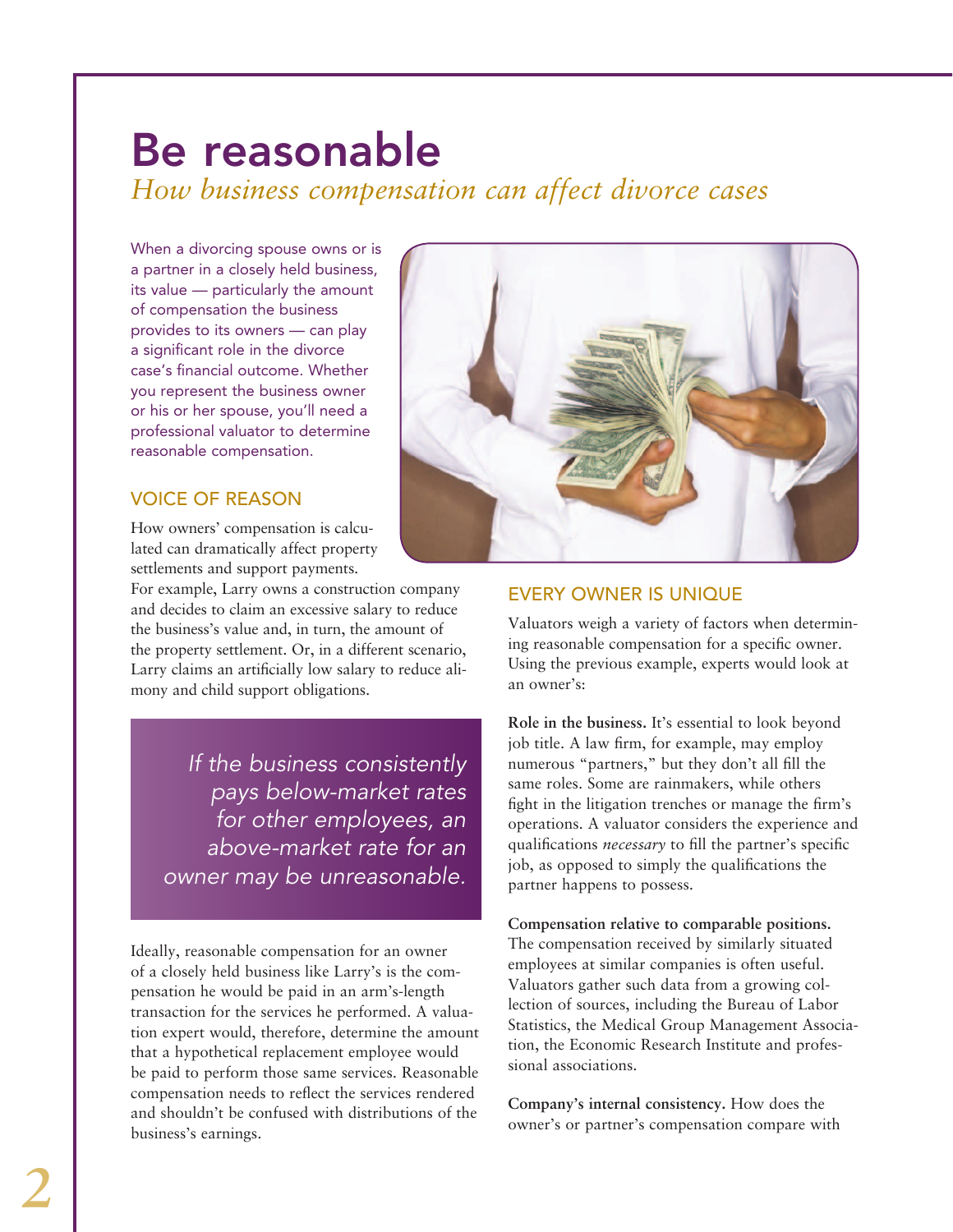that of the business's nonowner employees? If the business consistently pays below-market rates for other employees, an above-market rate for an owner may be unreasonable.

**Business characteristics and condition.** The business's size, complexities, industry, competitive position, financial condition and history all bear on the reasonableness of compensation. Companies with a long record of high revenues from loyal customers generally can afford to pay high compensation. But smaller companies might pay a significant salary premium to woo those same employees.

**Business location.** A technology-based firm located in an urban area will probably have greater access to comparable employees than a similar company in a rural area. The cost of living is relevant, too. An owner in San Francisco requires more compensation than an owner in Anchorage to maintain a similar standard of living.

#### **PROFESSIONAL** PRACTICES REQUIRE MORE

When determining reasonable compensation for a partner in a professional practice, valuators consider some basic variables. These include the type of professional services offered (such as tax, estate or financial planning) or medical practice specialty, and the duration of the partner's practice.

Other factors might be the:

- $\blacktriangleright$  Age and health of the partner,
- $\blacktriangleright$  Hours worked and general productivity,
- **Practice's market, and**
- $\triangleright$  Number of locations in which the practice operates.

Management or administrative responsibilities handled by the practice partner will also play a role in determining reasonable compensation.

#### REASONABLE DOUBT

Keep in mind that what might at first glance appear reasonable may turn out to be anything but. Retain a qualified valuator to assess any owner compensation that could affect the outcome of a divorce case.  $\blacktriangleright$ 

#### Poking holes in compensation testimony

Not all testimony carries equal authority. Whether preparing your own experts or working to challenge opposing experts, you need to consider several issues that will affect the credibility of their testimony on reasonable compensation. These include:

- The source of data used to form the expert's opinion,
- Whether the data has a regional or national scope,
- $\blacktriangleright$  The sampling sizes,
- **Whether the data provides means (aver**age values) or medians (middle values),
- **Whether the data includes owners whose** compensation is made up of both straight compensation and business profits,
- $\blacksquare$  How the data defines job titles  $\blacksquare$ whether the duties used in the definition are sufficiently similar to those of the spouse,
- $\blacktriangleright$  How the data defines the companies whether the company characteristics used in the definition are sufficiently similar to those of the company in the case, and
- Whether the data includes stock compensation and other perks comparable to those received by the spouse.

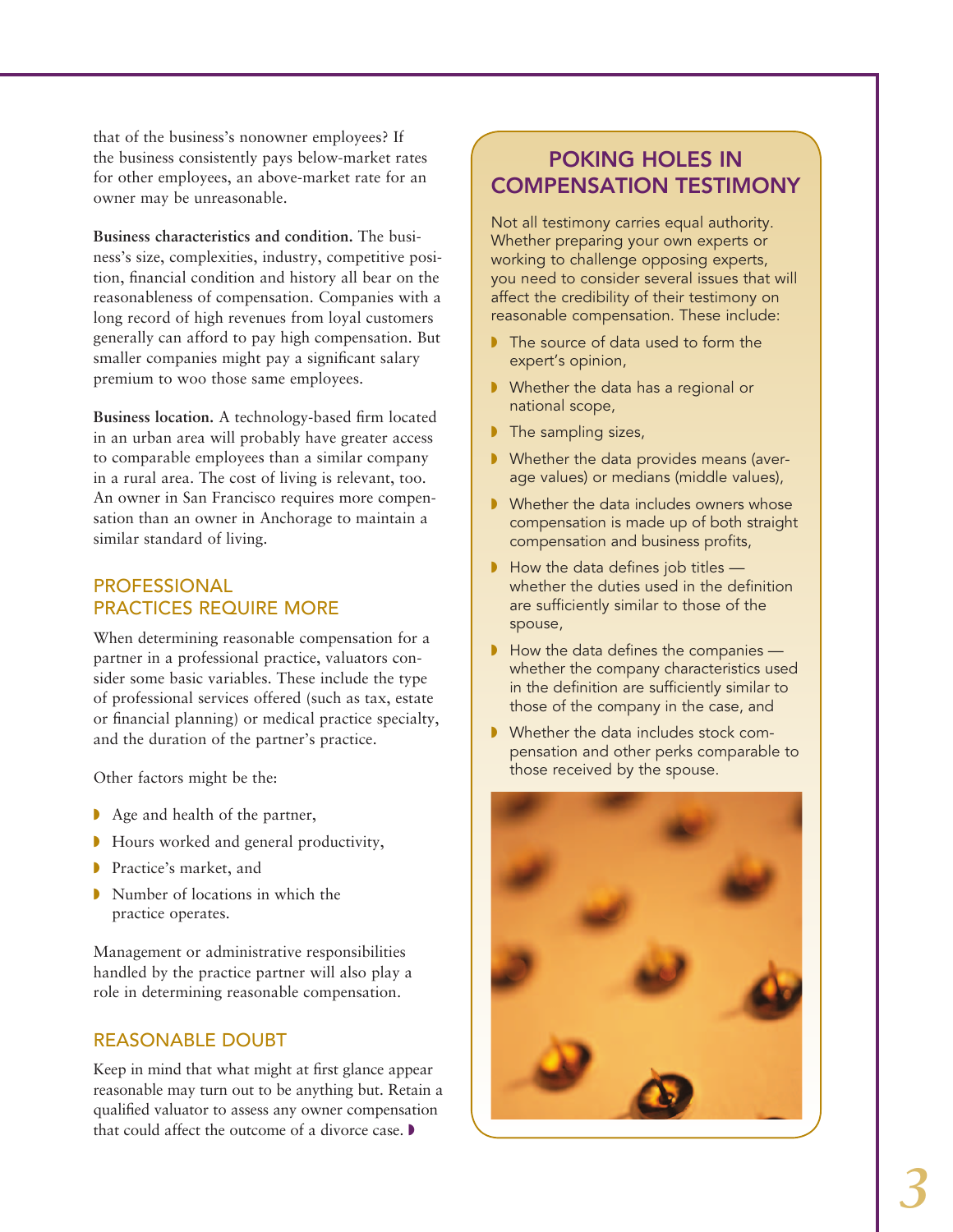## *FLP update* Court sides with IRS over bona fide business arrangements

Family limited partnerships (FLPs) offer advantages for some taxpayers, but the IRS continues to challenge these arrangements on several theories. In one case that made it to the Eighth Circuit Court of Appeals, *Holman v. Commissioner*, a split panel of judges sided with the IRS. The 2-1 panel held that, because the FLP at issue didn't satisfy the "bona fide business arrangement" requirement of Internal Revenue Code Section 2703, its transfer restrictions shouldn't be considered when calculating the valuation discount for shares of the FLP.

#### Valuing transfer restrictions

Under Sec. 2703, a transfer restriction can only be considered for valuation purposes if the restriction:

- 1. Is a bona fide business arrangement,
- 2. Isn't a testamentary device to transfer property to family members for less than full and adequate consideration, and
- 3. Has terms that are comparable to similar arrangements entered into by persons in an arm's-length transaction.



If restrictions don't satisfy all three requirements, the court suggested, they could minimize the tax consequences of gifts or transfers without imposing substantial additional limitations on the transferability or use of the property. This is especially likely in the context of family transfers, where a donor may hold some degree of practical control over a recipient's actions — even in the absence of formal restrictions — and where transactions often aren't arm's length.

#### Holman family gifts

Thomas and Kim Holman created an FLP, funded it with common stock of Dell, Inc., and gifted limited partnership shares in the FLP to their children. In a gift-tax return, the Holmans applied discounts for lack of marketability and lack of control and claimed a value for the gifts that was substantially lower than the value of the underlying stock. They based the discounts in part on transfer restrictions in the partnership agreement, which they asserted would reduce the value of the partnership shares relative to the value of the stock.

The IRS applied Sec. 2703 and disregarded the transfer restrictions for valuation purposes. The Tax Court agreed, finding that the restrictions weren't a bona fide business arrangement. It also found that the restrictions *were* a testamentary device for transferring property. (The Tax Court didn't address the third requirement.) It reduced the discounts, thereby increasing the taxable value of the FLP shares.

#### Eighth Circuit considers the case

The Eighth Circuit held that the Tax Court correctly assessed the personal and testamentary nature of the transfer restrictions, and it found no "business," active or otherwise, in the case.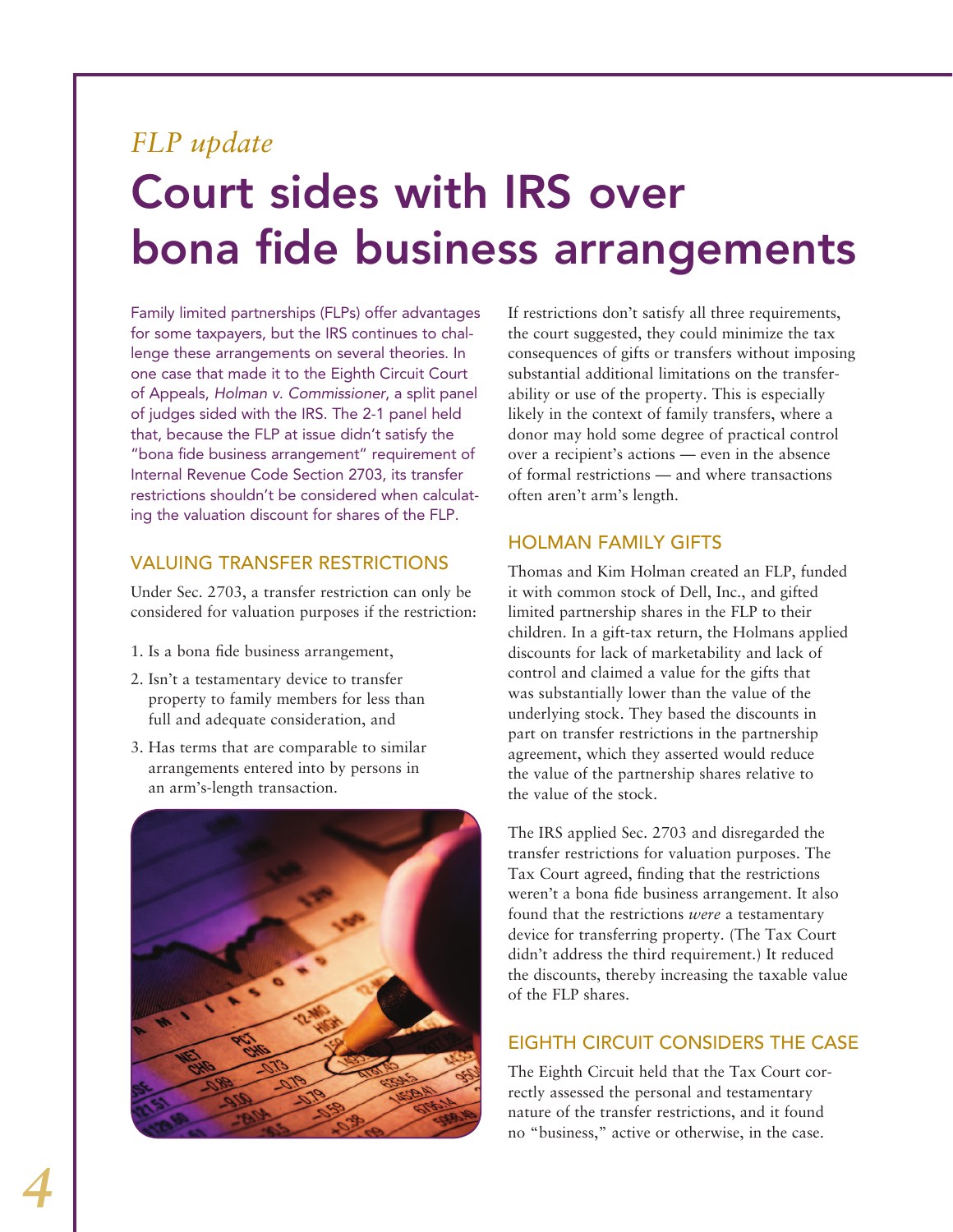The court didn't rule that investment-related activities can *never* satisfy the bona fide business arrangement requirement. But when transfer restrictions apply to a partnership that "holds only an insignificant fraction of stock in a highly liquid and easily valued company with no stated intention to retain that stock or invest according to any particular strategy," it's not difficult for a court to determine that they don't represent such an arrangement.

> *According to the Holmans, the FLP was set up to teach their children financial responsibility a nonbusiness purpose.*

The court described the Holman FLP as a "mere asset container" and noted that the Holmans didn't claim to have any particular investment philosophy. According to the Holmans, the FLP was set up to teach their children financial responsibility — a nonbusiness purpose. Further, the partnership agreement didn't require the general partners to retain the Dell stock held by the partnership, and the Holmans apparently intended to diversify their investments. The taxpayers admitted that holding Dell stock as the FLP's exclusive asset wasn't part of an overall, long-term plan.

#### A taxing verdict

The Holmans had claimed a combined lack of marketability and control discount of about 50%. But the Eighth Circuit affirmed the Tax Court's discounts of 12.5% for lack of marketability and 4.63% to 14.34% for lack of control, as proposed by the IRS's expert.

The dramatic difference in final taxable amounts demonstrates the importance of properly structuring and operating an FLP. Taxpayers also are encouraged to have their FLPs appraised by an experienced professional valuator.

# Are your clients prepared to handle a fraud disaster?

Most companies have a disaster contingency plan — a set of policies and procedures that management and staff are expected to follow in the event of fire, flood, hurricane, earthquake or other catastrophic event. Disaster contingency plans enable businesses to protect employees, minimize losses, and get up and running again as quickly as possible.

Fraud contingency plans protect companies in much the same way. But few businesses have considered let alone documented — what they'd do if they found employees embezzling funds, stealing inventory or fudging financial statements. Don't let your clients

fall victim to financial and legal disaster: Encourage them to plan for the worst.

#### Plan as roadmap

A fraud contingency plan works as a roadmap to help a business minimize damages, protect evidence, maintain client relationships and even deal with the media during a stressful time. It sets objectives such as recovering losses, identifying and punishing the perpetrator, and deterring future fraud.

This plan also addresses immediate needs such as ensuring that business continues as usual during the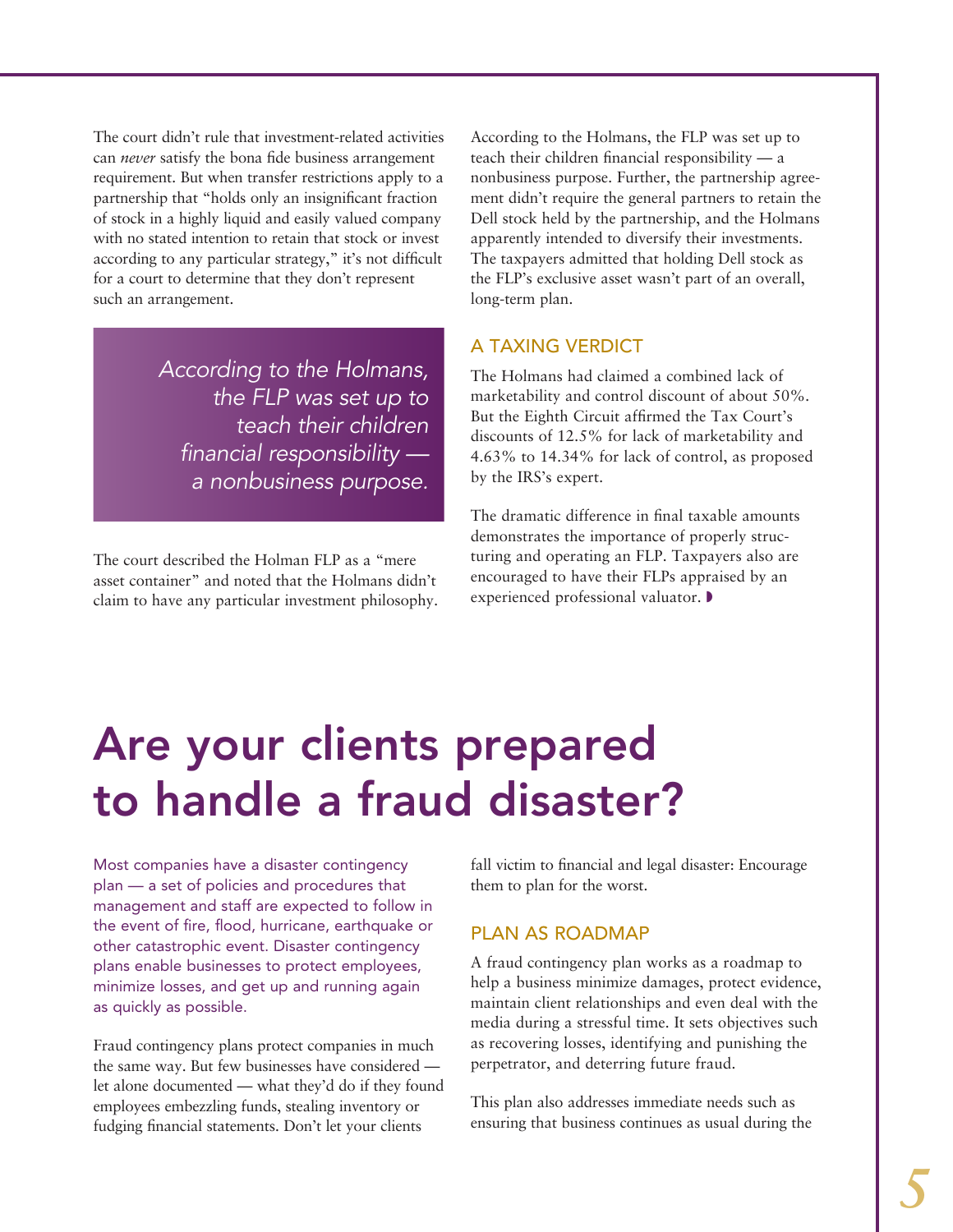fraud investigation and outlining steps to rectify any losses from the incident. To catalog losses, your client would need to take an immediate inventory of assets and evidence — which means retaining a fraud investigator as quickly as possible.

#### Avoiding knee-jerk reactions

When a company discovers fraud, it should refrain from immediately firing the suspect. Instead, your client might suspend the employee until it's reasonably certain that the:

- $\triangleright$  Suspect was responsible for the fraud,
- Suspect acted alone,
- Full extent of the fraud is known, and
- $\triangleright$  Stolen funds have been located and can be recovered.

In any event, your client will want to get the suspect off the premises so his or her office or workspace can be searched.

This is where a contingency plan must be specific. While an initial examination of documents and personal papers may reveal certain ambiguities and irregularities, your client must know when to call an expert.

> *Contingency plans address immediate needs such as ensuring that business continues as usual during the fraud investigation.*

Forensic accountants and computer experts understand what proof is required for legal action. More important, they know how to extract that proof without destroying its evidentiary value. An inexpert review of electronic files, for example, could damage user logs or file access data that might prove the suspect opened the incriminating records.

Likewise, fraud investigators are experienced in interviewing suspected perpetrators. They ask



questions and understand technical obfuscations that a business owner or manager might miss, and they conduct the interview in a way that helps establish its validity in court.

#### Everyone on the same page

Any fraud contingency plan must receive a stamp of approval from the company's upper levels, including its board of directors. It must clearly delineate actions to be taken, establish limits on the internal investigation team, and identify how and when outside investigators, including police, will be called in.

Some fraud incidents may seem too minor to require full mobilization of a company's contingency plan. Unfortunately, a "small" fraud often can reveal the tip of a much bigger iceberg. Even if a theft seems inconsequential, putting the contingency plan into action helps ensure that a company uses its best practices and avoids costly mistakes.

#### PROACTIVE APPROACH

Too many companies wait until they've become victims before they put a fraud contingency plan in place. Instead, your clients need to not only plan for the best with strong internal controls and regular audits, but also to prepare for the worst with a fraud contingency plan.